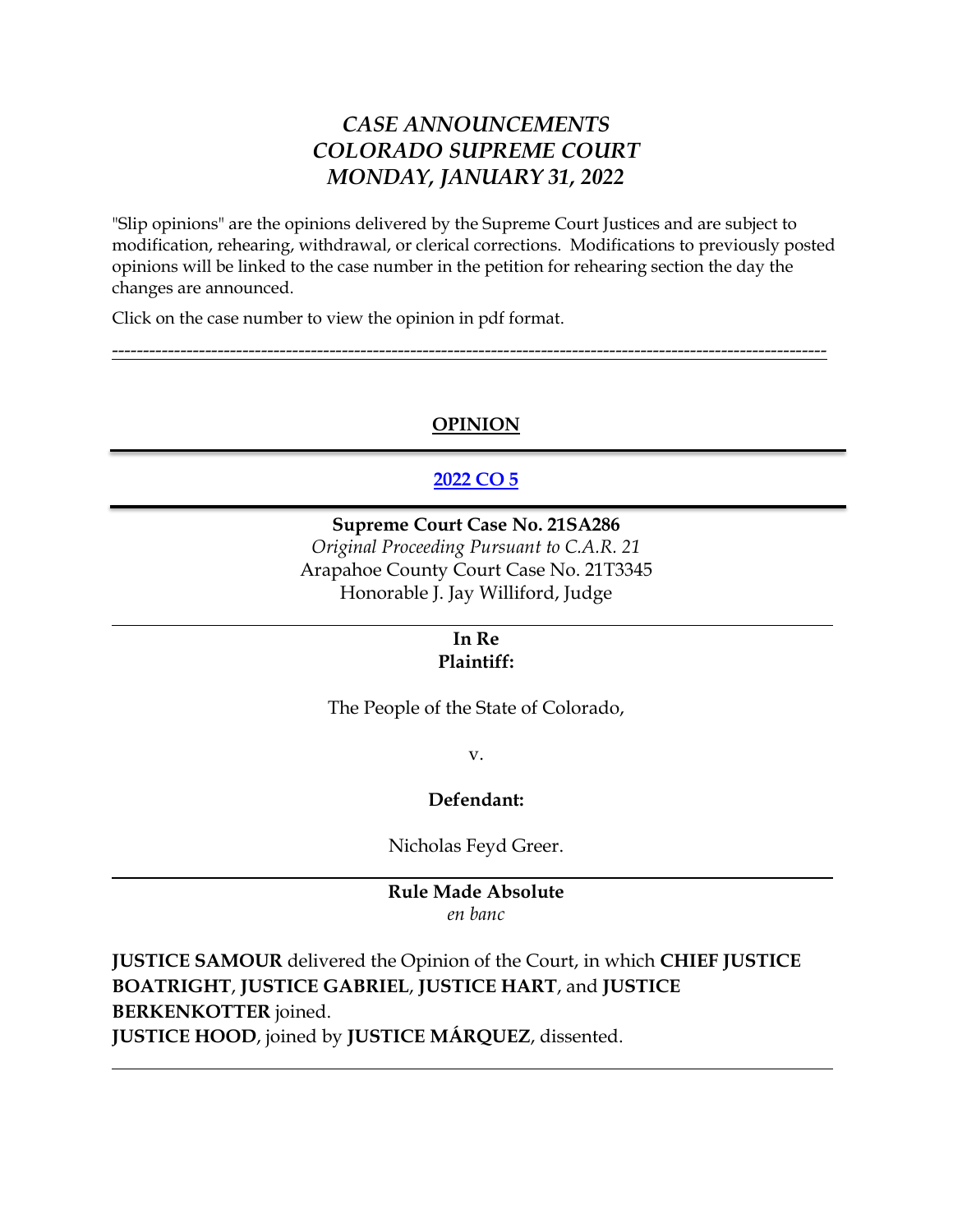## *COLORADO SUPREME COURT CASE ANNOUNCEMENTS*

-------------------------------------------------------------------------------------------------------------------

## **RULE CHANGE**

[RULE CHANGE 2022\(04\)](https://www.courts.state.co.us/userfiles/file/Court_Probation/Supreme_Court/Rule_Changes/2022/Rule%20Change%202022(04).pdf) COLORADO CODE OF JUDICIAL CONDUCT Rule 4.1, Comment 6 **Amended and Adopted by the Court, En Banc, January 21, 2022, effective immediately.** 

[\\* Memo on Caucuses](https://www.courts.state.co.us/userfiles/file/Court_Probation/Supreme_Court/Rule_Changes/2022/Memo%20on%20Caucuses%20(final%20version)%20.docx)

## **GRANTED PETITION FOR WRIT OF CERTIORARI**

## **No. 21SC548, Court of Appeals Case No. 20CA161 Petitioner:**

Colorado Judicial Department, Eighteenth Judicial District,

v.

# **Respondents:**

Colorado Judicial Department Personnel Board of Review and Abbey Dickerson.

Petition for Writ of Certiorari GRANTED. EN BANC.

Whether the Judicial Department Personnel Board of Review is a "governmental body" or "lower judicial body" within the meaning of Colorado Rule of Civil Procedure  $106(a)(4)$ .

Whether the Colorado Judicial System Personnel Rules preclude district courts from reviewing final decisions by the Judicial Department Personnel Board of Review.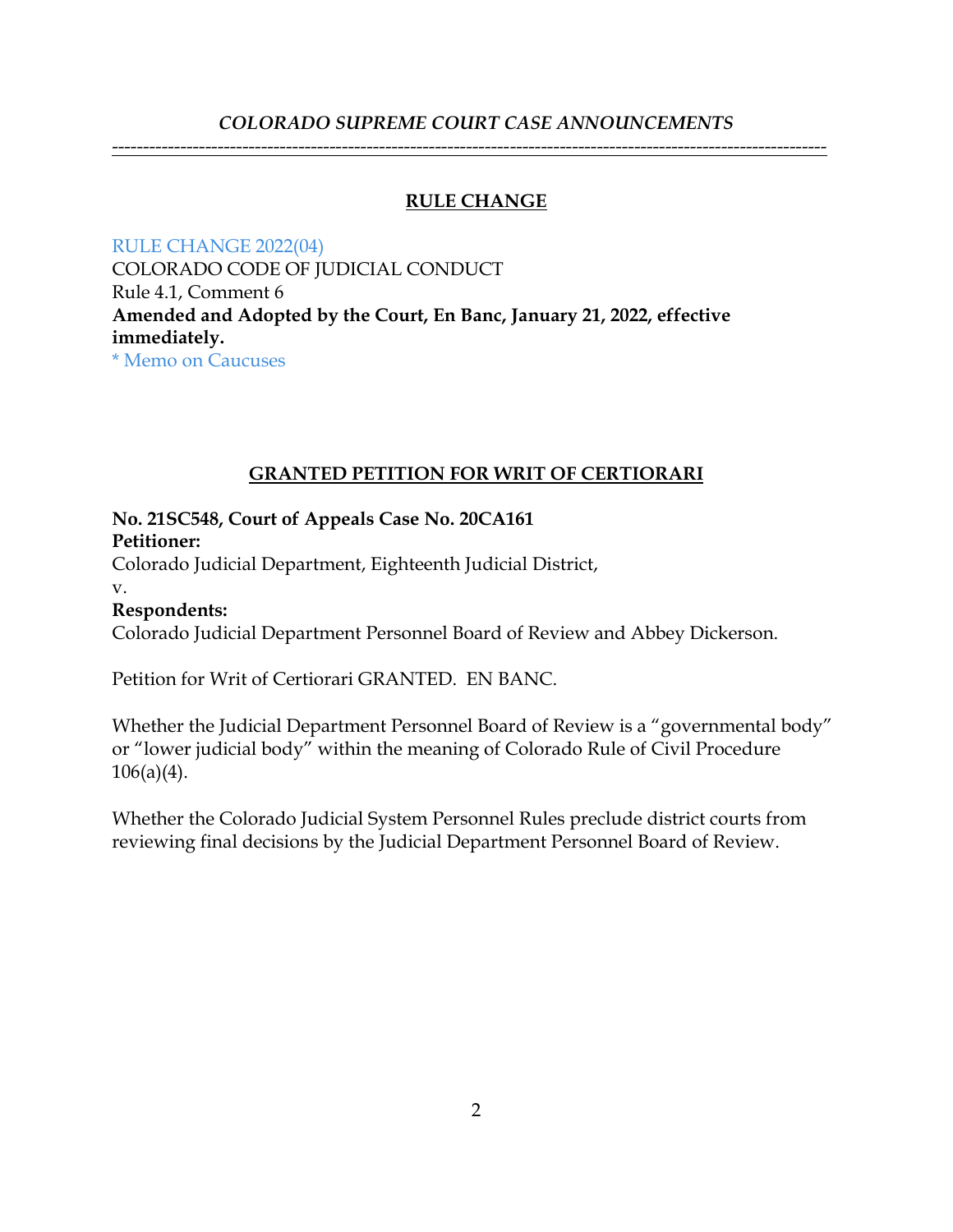## *COLORADO SUPREME COURT CASE ANNOUNCEMENTS*

#### **DENIED PETITIONS FOR WRIT OF CERTIORARI**

-------------------------------------------------------------------------------------------------------------------

#### **No. 21SC494, Court of Appeals Case No. 18CA1950**

#### **Petitioner:**

The People of the State of Colorado, v. **Respondent:** Steven Wayne Gearhart.

Petition for Writ of Certiorari DENIED. EN BANC.

---------------------------------------------------------------------------------------------------------------------

#### **No. 21SC497, Court of Appeals Case No. 20CA329 Petitioner:**

The People of the State of Colorado, v. **Respondent:**

Shondel Inez Cartwright.

Petition for Writ of Certiorari DENIED. EN BANC.

## --------------------------------------------------------------------------------------------------------------------- **No. 21SC500, Court of Appeals Case No. 19CA1465 Petitioner:** William Andrew Coyle, v. **Respondent:**

State of Colorado.

Petition for Writ of Certiorari DENIED. EN BANC.

--------------------------------------------------------------------------------------------------------------------- **No. 21SC560, Court of Appeals Case No. 20CA284 In re the Marriage of Petitioner:** Donald Saltzman, and **Respondent:** Tena Saltzman.

Petition for Writ of Certiorari DENIED. EN BANC. JUSTICE BERKENKOTTER does not participate.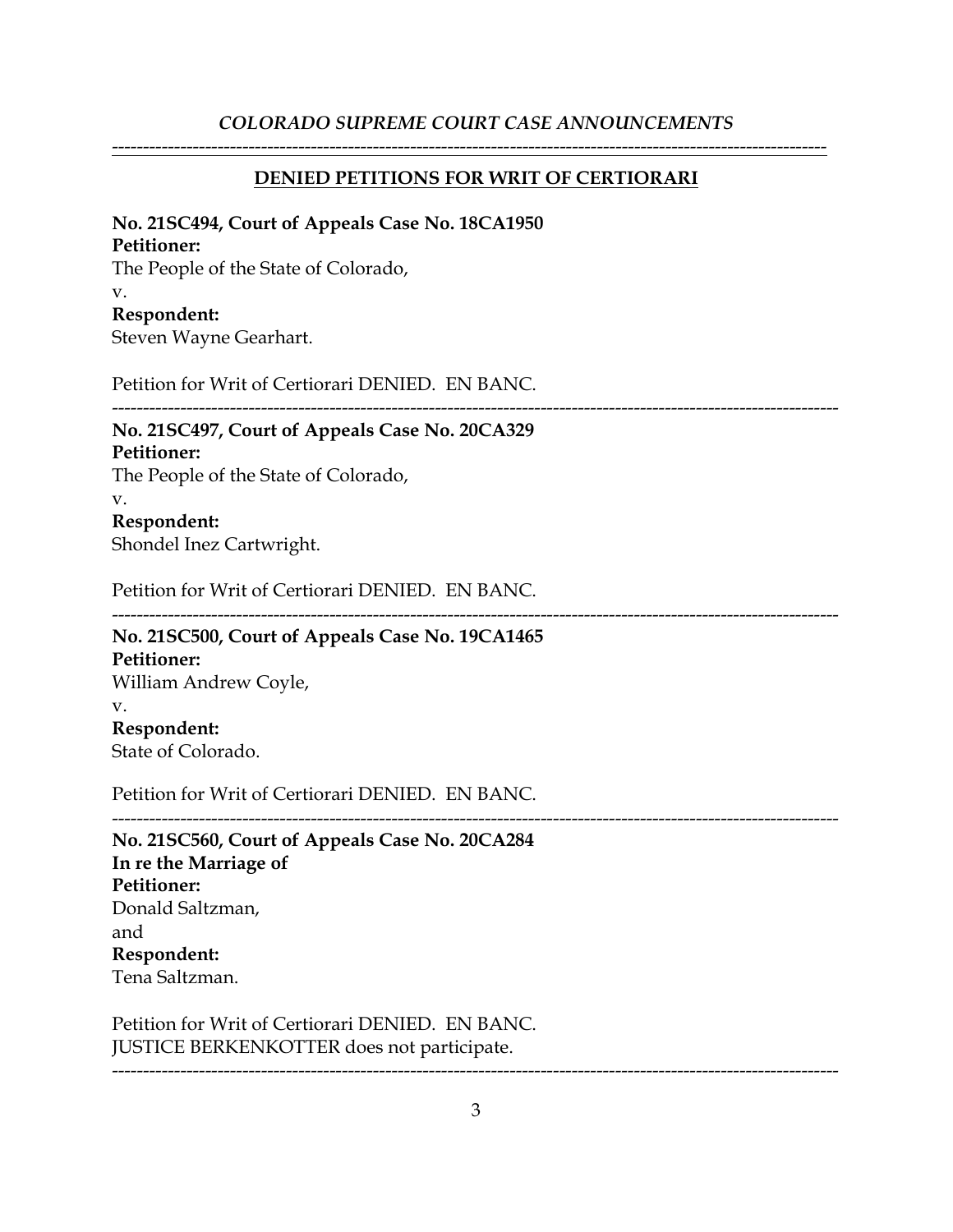-------------------------------------------------------------------------------------------------------------------

## **No. 21SC589, Court of Appeals Case No. 19CA85**

**Petitioner:** Dawn Marie Bills, v. **Respondent:**

The People of the State of Colorado.

Petition for Writ of Certiorari DENIED. EN BANC.

--------------------------------------------------------------------------------------------------------------------- **No. 21SC595, Court of Appeals Case No. 19CA195 Petitioner:** Gregory R. Rivas, v. **Respondent:**

The People of the State of Colorado.

Petition for Writ of Certiorari DENIED. EN BANC.

---------------------------------------------------------------------------------------------------------------------

**No. 21SC616, Court of Appeals Case No. 18CA486 Petitioner:** Jennifer Lynn Ortiz, v. **Respondent:** The People of the State of Colorado.

Petition for Writ of Certiorari DENIED. EN BANC.

---------------------------------------------------------------------------------------------------------------------

**No. 21SC631, Court of Appeals Case No. 19CA766 Petitioner:** Johnny Holder, v. **Respondent:** The People of the State of Colorado.

Petition for Writ of Certiorari DENIED. EN BANC.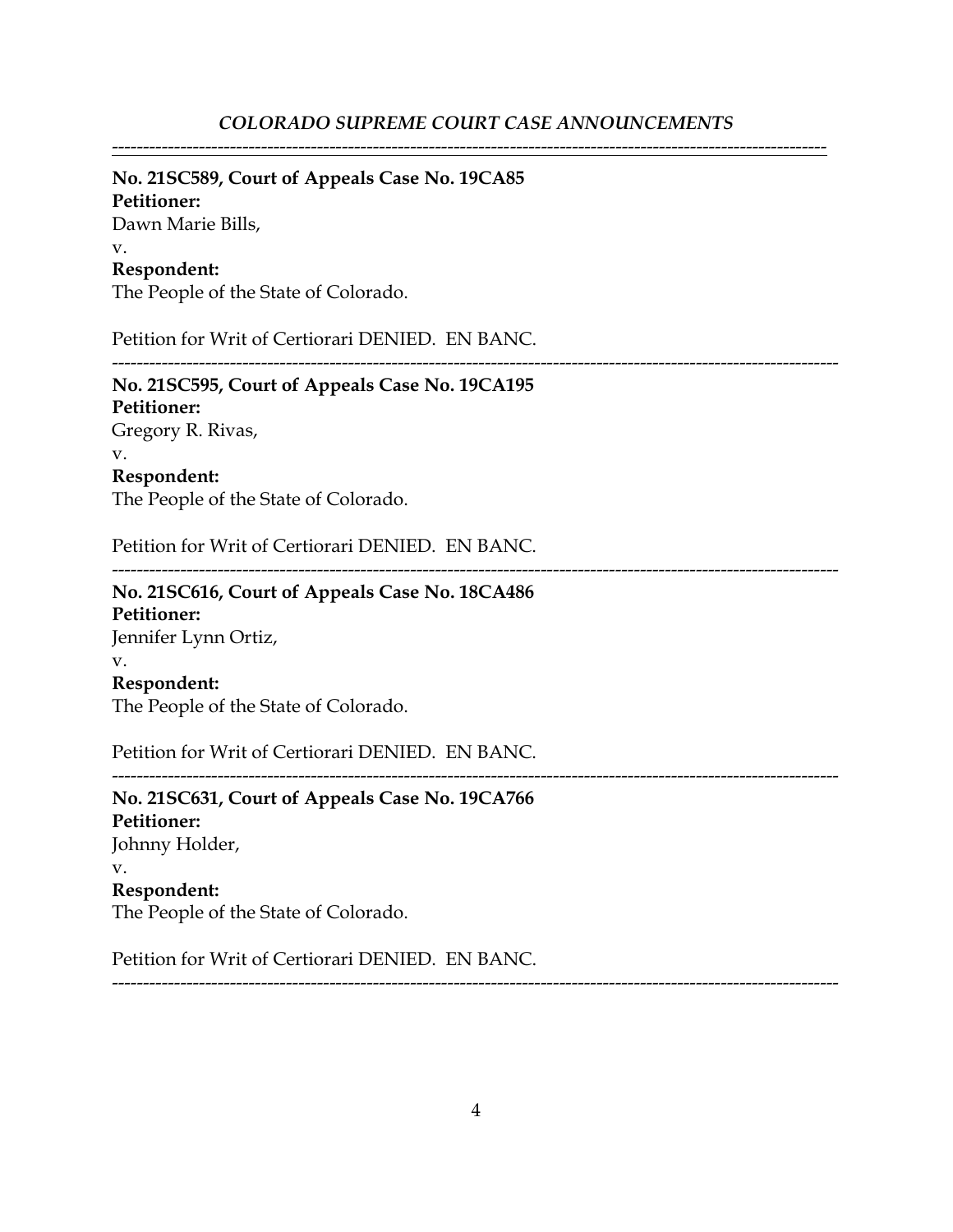-------------------------------------------------------------------------------------------------------------------

# **No. 21SC645, Court of Appeals Case No. 18CA2145**

**Petitioner:** Edgar Barroso, v. **Respondent:**

The People of the State of Colorado.

Petition for Writ of Certiorari DENIED. EN BANC.

# **No. 21SC670, Otero County District Court Case No. 20CV2 Petitioner:** Joseph Jorbin, v. **Respondent:** Aaron David Powell.

Petition for Writ of Certiorari DENIED. EN BANC.

---------------------------------------------------------------------------------------------------------------------

---------------------------------------------------------------------------------------------------------------------

---------------------------------------------------------------------------------------------------------------------

# **No. 21SC674, Court of Appeals Case No. 18CA2054 Petitioner:** Adrian Dion Larkins, v. **Respondent:** The People of the State of Colorado.

Petition for Writ of Certiorari DENIED. EN BANC.

**No. 21SC677, Court of Appeals Case No. 20CA1406 In re the Marriage of Petitioner:** Keith March Ruhman, and **Respondent:** Cami Anne Ruhman.

Petition for Writ of Certiorari DENIED. EN BANC.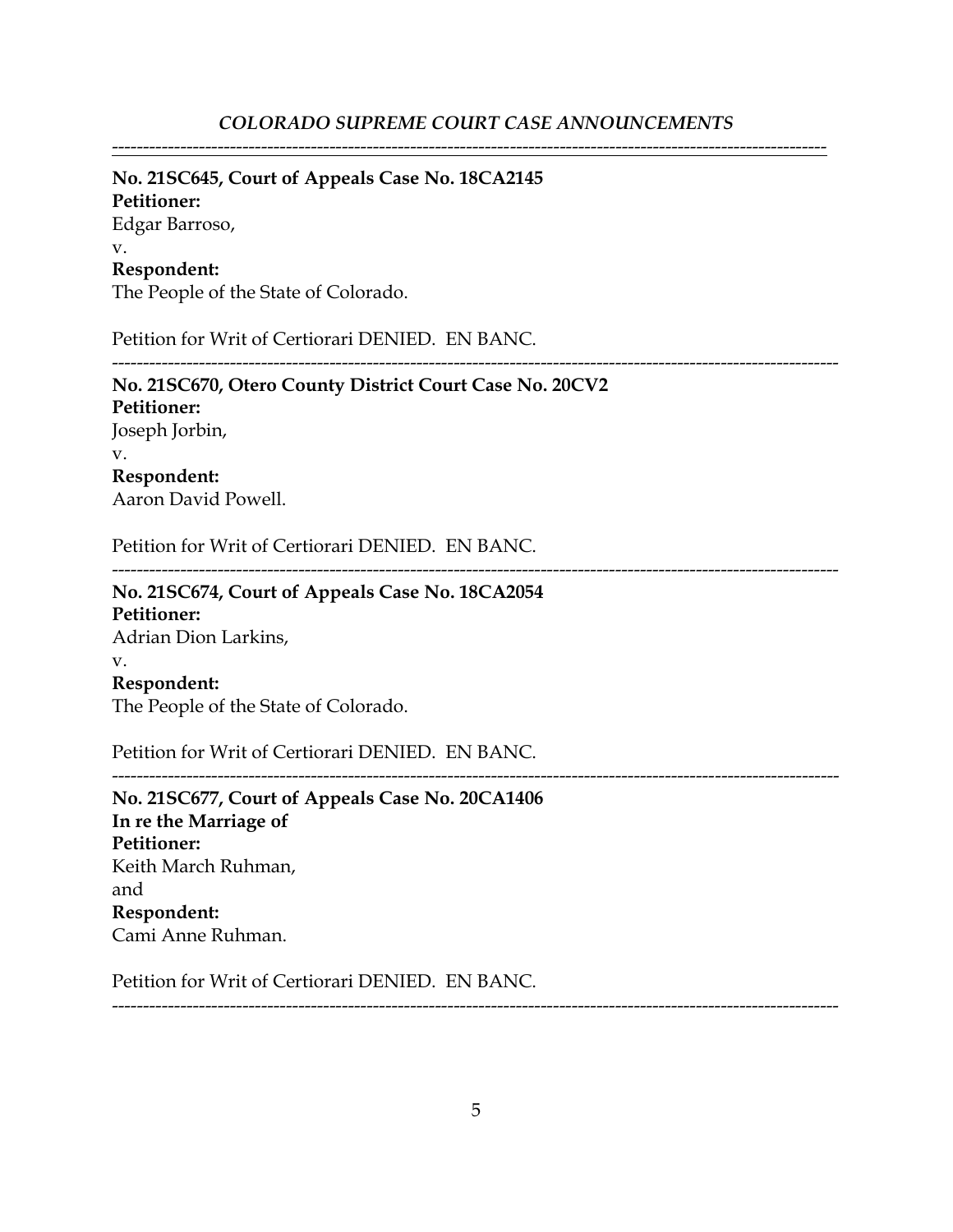-------------------------------------------------------------------------------------------------------------------

#### **No. 21SC685, Court of Appeals Case No. 17CA1781**

#### **Petitioner:**

Trevon Devon Washington,

#### v.

#### **Respondent:**

The People of the State of Colorado.

Petition for Writ of Certiorari DENIED. EN BANC.

---------------------------------------------------------------------------------------------------------------------

# **No. 21SC687, Court of Appeals Case No. 20CA295**

**Petitioner:** Bobby Dewayne Hicks, v. **Respondent:**

The People of the State of Colorado.

Petition for Writ of Certiorari DENIED. EN BANC.

---------------------------------------------------------------------------------------------------------------------

## **No. 21SC868, Court of Appeals Case No. 21CA580 Petitioner:** R. M., v. **Respondent:**

The People of the State of Colorado, **In the Interest of Minor Child:** O. F.

Petition for Writ of Certiorari DENIED. EN BANC.

--------------------------------------------------------------------------------------------------------------------- **No. 21SC940, Court of Appeals Case No. 21CA364 Petitioners:** H. R. and J. R., v. **Respondent:** The People of the State of Colorado, **In the Interest of Minor Children:** J. M., A. R., and Z. R.

Petitions for Writ of Certiorari DENIED. EN BANC.